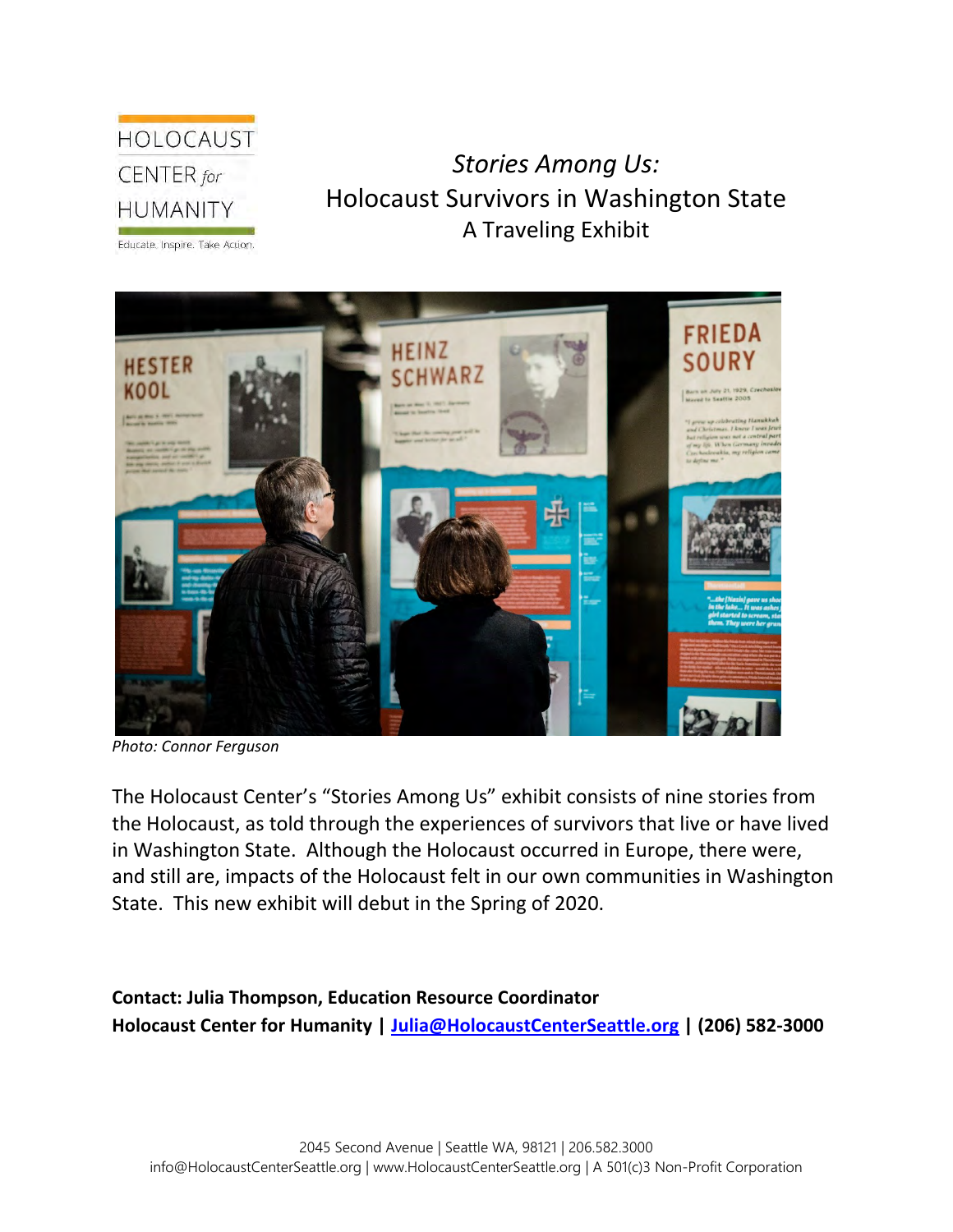#### **Q: What is the exhibit concept?**

A: Each survivor's story in this exhibit provides a different perspective of the Holocaust – from a refugee, to a hidden child, to a camp prisoner. Through personal stories, primary sources reproduced in this exhibit, and concise, engaging text, "Stories Among Us" is an opportunity for students of all ages to explore the connections between themselves and this important piece of history.

### **Q: For what audiences is the exhibition appropriate for?**

A: "Stories Among Us" is appropriate for grades 8 and up. The exhibit may be rented by schools and universities, community centers and groups, religious congregations, libraries, and more.

#### **Q: What's included in the exhibit, and what is the content like?**

A: Ten retractable banners with attached stands and hard cases, and nine accessory shelves. *Photo: Connor Ferguson*



An **Introductory Panel** provides a definition of the Holocaust, map of Europe, and basic information about the nine survivors featured. The remaining nine banners each depict a different Holocaust survivor who made their home in Washington:

**Steve Adler,** traveled alone on a Kindertransport from Berlin to England at the age of 8.

**Stella DeLeon**, an Auschwitz survivor from the Island of Rhodes.

**Henry Friedman,** a child hidden for 18 months by a Polish family.

**Ed Kaye,** a Jewish partisan in the forests of Poland.

**Hester Kool,** survived as a nanny, in hiding, to three children in the Netherlands.

**Magda Schaloum,** a Hungarian survivor of Auschwitz.

**Heinz Schwarz,** a refugee who fled to Shanghai, China.

**Frieda Soury,** daughter of a Jewish father and non-Jewish mother, who survived two years in Terezin as a teenager.

**Klaus and Paula Stern,** a Jewish-German couple sent to Auschwitz.